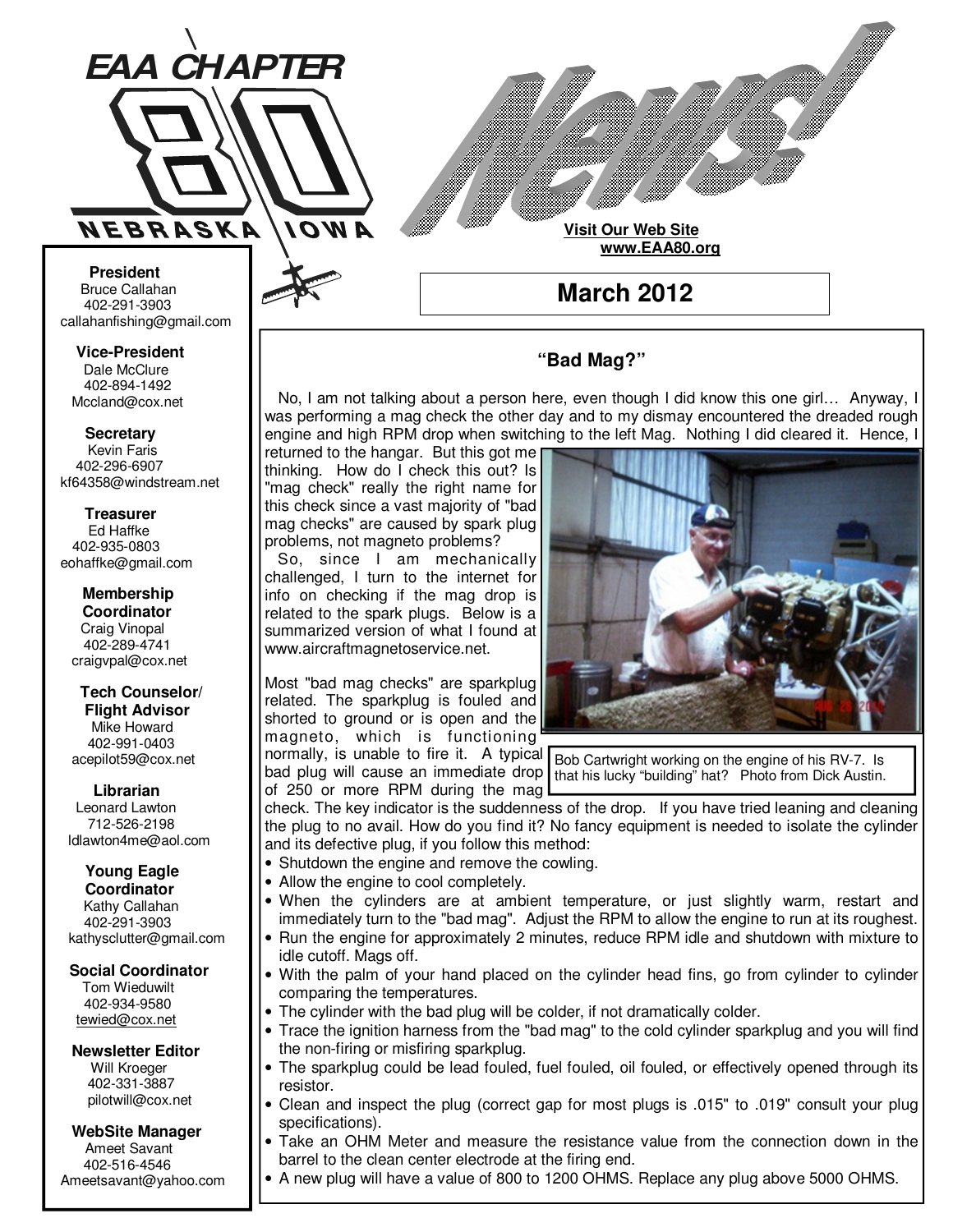| • A sparkplug bomb tester will test a bad plug as good. The<br>OHM Meter check is simple, readily available, and amazingly<br>accurate in finding misfiring plugs.<br>• Reinstall the cleaned, tested, and inspected plug. Re-run the<br>engine.<br>• If you get the same cold cylinder test, the sparkplug lead is<br>possibly shorted to ground. You will need an high tension<br>lead tester to find the fault:<br>The above covers just one perspective of testing to determine<br>which spark plug is bad and does not address other issues<br>which may cause a RPM drop or rough engine during a Mag<br>Check. Use your own experience or consult others if you need<br>assistance.         | May 31- Jun 3 National Biplane Fly-in Junction City, KS<br>Council Bluffs, IA<br>June 2nd $Fly-in(B)$ 8-11<br>June 2nd Great Planes on the Great Plains<br>Fly-in $(B)(L)$ www.flyhays.com<br>Hayes, KS<br>June 3rd Fly-in (B) 630-1030<br>Audubon, IA<br>June 7-10 WACO Club Fly-in Maryland Heights, MO<br>June 15-16 Swedish Days Fly-in (D) (B)<br>Holdrege, NE<br>Friday BBQ 5pm; Sat (B) 7am.<br>June 16th 3rd Annual Fly-in (B) 7-12<br>Chariton, IA<br>June 16th 6K9 Fly-in (B) 7-10<br>Keosauqua, IA<br>Jun 16-17 Nebraska Airfest & State Fly-in<br>Norfolk, NE<br>www.nebraskaairfest.com<br>June 17th 67th Annual Fly-in (B) 7-11<br>Harlan, IA                                                                                               |
|----------------------------------------------------------------------------------------------------------------------------------------------------------------------------------------------------------------------------------------------------------------------------------------------------------------------------------------------------------------------------------------------------------------------------------------------------------------------------------------------------------------------------------------------------------------------------------------------------------------------------------------------------------------------------------------------------|-----------------------------------------------------------------------------------------------------------------------------------------------------------------------------------------------------------------------------------------------------------------------------------------------------------------------------------------------------------------------------------------------------------------------------------------------------------------------------------------------------------------------------------------------------------------------------------------------------------------------------------------------------------------------------------------------------------------------------------------------------------|
| Mentioning experience, does anyone have engine, building,<br>flying, etc tips they would like to share with other members of<br>the Chapter? If so, please contact me.<br>Will Kroeger<br>March Meeting Time & Location<br>This month's meeting is Monday March 12th at 7PM at<br>Hangar One at Millard airport in Omaha. The airport is still<br>located on South 132nd Street between Q and Harrison.<br>See ya there.                                                                                                                                                                                                                                                                           | <b>Projects Tour</b><br>Doug Humble is trying to put together another Chapter<br>"Tour of Member Projects". He did this a couple of years<br>ago and everyone who took the tour had a good time (my<br>opinion - good fellowship, good craftsmanship to see, and<br>good pizza afterward). Doug put together a tour map to<br>follow and allocated 30-45 minutes for each project. So,<br>please contact Doug if you have a project you like to share<br>with the Chapter members. If you are concerned about<br>showing your project because of the great craftsmen we<br>have in the Chapter, just remember people like me who<br>can't nail two boards together. Watch your email, come to<br>the Chapter meeting or stay tuned to this newsletter for |
| March Program.<br>Our very own Brad Schmidt, who is building a Zenith<br>Zodiac, will be talking about using waterjet technology to<br>cut the majority of the material for his plane. He will<br>demonstrate, by PowerPoint, how this technology works<br>and will bring some samples. He hopes to show a video<br>clip of a waterjet machine in action and pass around a few<br>parts that have been cut for him.                                                                                                                                                                                                                                                                                | more info. We hope to have the tour in April.<br>Nebraska' aviation history on display<br>What: "Pioneering Aviators from Flyover Country"<br>When: through Oct. 26<br>Where: Nebraska History Museum, 15th and P streets, Lincoln<br>Hours: 9 a.m to 4:30 p.m. Monday through Friday; 1 p.m. to<br>4:30 p.m. Saturday and Sunday<br><b>Admission: Free</b><br>On the Web: www.nebraskahistory.org<br>Read more at: http://journalstar.com/entertainment/arts-and-<br>culture/nebraska-aviation-history-on-display/article ad835000-<br>4bc6-57e0-bad8-1c4f53293072.html#ixzz1mx8uJf4L                                                                                                                                                                    |
| Spring must be around the corner because I have<br>received a lot of Fly-in notices. See below.                                                                                                                                                                                                                                                                                                                                                                                                                                                                                                                                                                                                    | <b>SAME OLD NEWS:</b>                                                                                                                                                                                                                                                                                                                                                                                                                                                                                                                                                                                                                                                                                                                                     |
| <b>EVENTS:</b> $(B)$ - Breakfast / $(L)$ - Lunch<br>1st Sat<br>Chapter 1055 (B) (0800-1000)<br>York, NE<br>3rd Sat<br>Chapter 569 (B) (0800-1000)<br>Crete, NE<br>Feb 18th Sporty's Hot Dog Fly-in<br>Mar 24th<br>CAF Great Plains Wing 2nd Annual Chili<br>Fly-in & Open House 11-1<br>Council Bluffs, IA<br>Iowa State Flying Cyclones<br>Apr 14th<br>Annual Fly-in (B) 7-12<br>Ames, IA<br>Chili fly-in (L) 11-2<br>Fort Dodge, IA<br>Apr 21st<br>Apr 28th<br>Fly-in (B) 7-11<br>Webster City, IA<br>May 5&6th Sound of Speed Airshow<br>St. Joseph, MO<br>Fly-in (B) 7-11<br>Red Oak, IA<br>May 6th<br>Fly-in & Car show SUX 8-4<br><b>May 27</b><br>Sioux City, IA<br>Midamericaairmuseum.org | Anyone interested in being the newsletter editor or<br>website master? These two positions have been held by<br>the same two people for a number of years. The web site<br>position needs to be filled as soon as possible while there<br>still is time on the newsletter. Talk to Ameet or myself if<br>interested.<br>Are Your 2012 Dues Paid?                                                                                                                                                                                                                                                                                                                                                                                                          |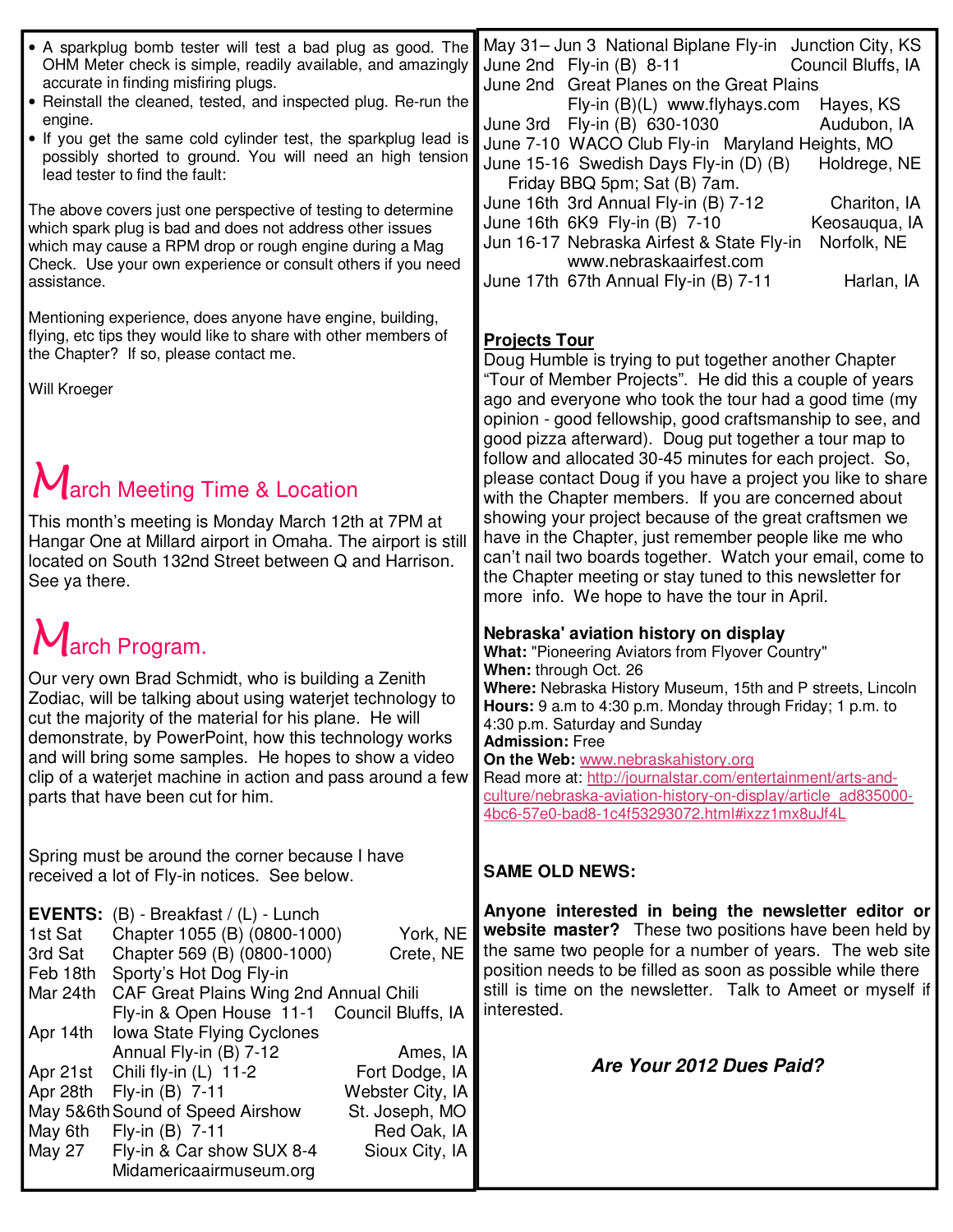#### **EAA Chapter 80 Official Minutes February 13, 2012**

The Chapter 80 EAA meeting was held at the Millard airport in the facilities of Hangar One. The meeting was called to order by President Bruce Callahan at 7:01 PM. There were 34 members and 3 guests present.

The minutes of the November meeting were accepted. There were no business meetings for the December Christmas meeting or the January meeting at Central Cylinder.

**Treasurers Report:** Treasurer Ed Haffke reports we have a total of around \$8900.00 in the bank. Ed also reported that we are spending more than we are bringing in and we may have to raise membership dues.

**Young Eagles:** President Bruce Callahan reported Kathy is preparing a Young Eagle schedule to start in May and run through October. Bruce also reported Kathy may not be able to continue as Young Eagle coordinator.

**Membership Coordinator:** Craig reported quite a few members have yet to pay the 2012 dues.

**Tech Counselor:** Mike Howard stated there is nothing new.

**Old Business:** In 2011 we brought in about \$6000.00 and spent \$7000.00.

**New Business:** The Wahoo hangar is not paying for itself. We spent about \$500.00 in repairs to the Wahoo hangar in 2011. We have some aircraft and parts in there that are not paying rent and prevent hangar use by a second airplane. Mike Howard will talk to Vince about the Durand aircraft parked in the hangar.

#### **Builders Reports:**

Stan Freeman from Fremont was visiting chapter 80 and reports he is building a Zenith 601.

- Chris Halfman discussed the RV-7A he is building.
- Dick Harriman is building a Sonex Waiex at Papillion Rental. He is working on it weekdays between 08:00AM and 1:00 PM if anyone would like to visit the project.

Doug Humble discussed his Thatcher CX-4 is on the landing gear. Doug also discussed putting together a builders project visit this spring. Please contact Doug if you want to be on the project visit.

**Raffle:** Duane Claussen won the raffle and donated the \$14.00 to the club. Thanks Duane!

### **Website:** www.eaa80.org

**Safety:** Member Don Meyer discussed some recent safety issue at Millard including an aircraft doing touch and goes with the towbar on the nosewheel and prop starting an aircraft without wheel chocks. Don cautions everyone to be careful!

**Program:** Bob Cartwright presented an excellent program on his RV-7 project. He had a nice slideshow followed by an extensive question and answer session. Bob offered a lot of information on the difference between flying his RV-7 and his life-long experience in his Navion.

The meeting adjourned at 8:50 PM.

Kevin Faris, Secretary

**For sale 1/4 ownership in a 1956 Cessna 172** four seat plane. Aircraft is hangared at Millard-(MLE). Aircraft has an STC for autogas. Share cost is \$7500.00, hourly rate is \$25.00 dry. Hangar rent (\$150.00 a mo.) and insurance (\$750.00 approx.yr.) are shared between 3 owners (for now). An ideal trainer/first aircraft or time builder. If interested, call Ken Bahr at 402-559-0133.

# **Possible Cessna 195 Partnership Opportunity!**

Have you always dreamed of owning a timeless radial engine, tail wheel, 5 seat aircraft? Me too! I am considering starting a 3 or 4 person partnership in a Cessna 195 that would be based in Plattsmouth, NE (KPMV). The candidate aircraft would be a well maintained and fully IFR capable 195B. The up front cost would be approximately \$25/k per member, \$150/mo/ea fixed cost and \$150/hr wet variable cost. Members would need airplane single engine land, high performance and tail wheel endorsement with 200+ hours total and 40+ hours of tail wheel time (pending insurance approval). If interested, contact Brian Peterson brian@epetersons.com 402- 960-0011

#### **\*\*\*J3 CUB and Mustang for sale\*\*\***

An Oklahoma 1946 J 3 Cub. It was built on August 7, 1946 and was the 7th one off the line in Oklahoma city, Oklahoma. The rebuild project is 98% complete airplane with many spare parts. It comes with an A65 continental engine (minus the cylinders) and a lot of spare parts.

Asking \$15,000. Want the Cub to go to a good home - someone that loves cubs and doesn't intend to build it for resale.

1970 Mustang Convertible, 351 V 8 Windsor 2 barrel carb, 107,000 original miles, unrestored

A/C and is an Automatic. Asking \$5000.

**For more info contact Jan Daniels at:** Home: 402-493-0789 Cell: 402-670-2375

**Or her son Deny at: Pittsspecial1972@yahoo.com CELL: 386-847-4037 (leave a message)** 

**Wanted:** Steve Farner is looking to join or create a partnership for a heavy single (6-place) or light twin. Blair airport (BTA) is preferred, but would consider other options also. He can be reached at steve.farner@bellevue.edu, or at 402-690-8751.

# **Tail/Strobe Light for Sale.**

Bob Cartwright has a Whelen A500A Tail/Strobe light with a Aeroflash Power Supply 152-0007 that was removed from a RV-7 for sale. New \$250, for sale at \$125. See it at the February meeting or call him if you can not wait.